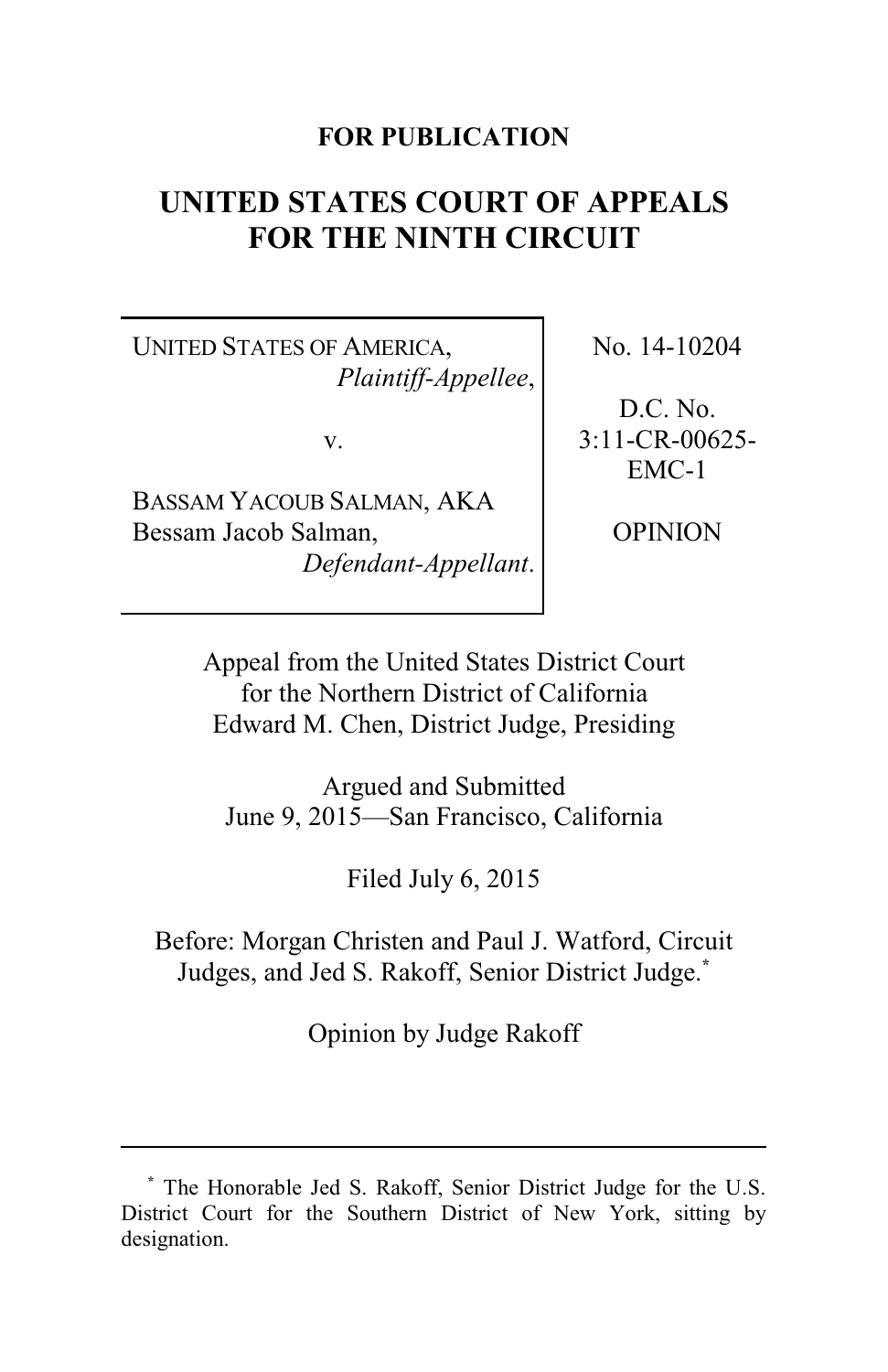## **SUMMARY\*\***

## **Criminal Law**

The panel affirmed a conviction by jury trial for conspiracy and securities fraud arising from an insider-trader scheme.

The panel held that the defendant did not waive a sufficiency of the evidence issue raised only in a supplemental brief because both parties had an opportunity to brief the issue and to address it at oral argument.

The panel held that the evidence was sufficient to support the conviction because it showed that an insider breached his fiduciary duty by disclosing information to a trading relative, and that the defendant knew of that breach at the time he traded on it. The panel declined to hold that under the Second Circuit's opinion in *United States v. Newman*, 773 F.3d 438 (2d Cir. 2014), the government also was required to prove that the insider disclosed the information for a personal benefit.

## **COUNSEL**

John D. Cline (argued), Law Office of John D. Cline, San Francisco, California, for Defendant-Appellant.

This summary constitutes no part of the opinion of the court. It has been prepared by court staff for the convenience of the reader.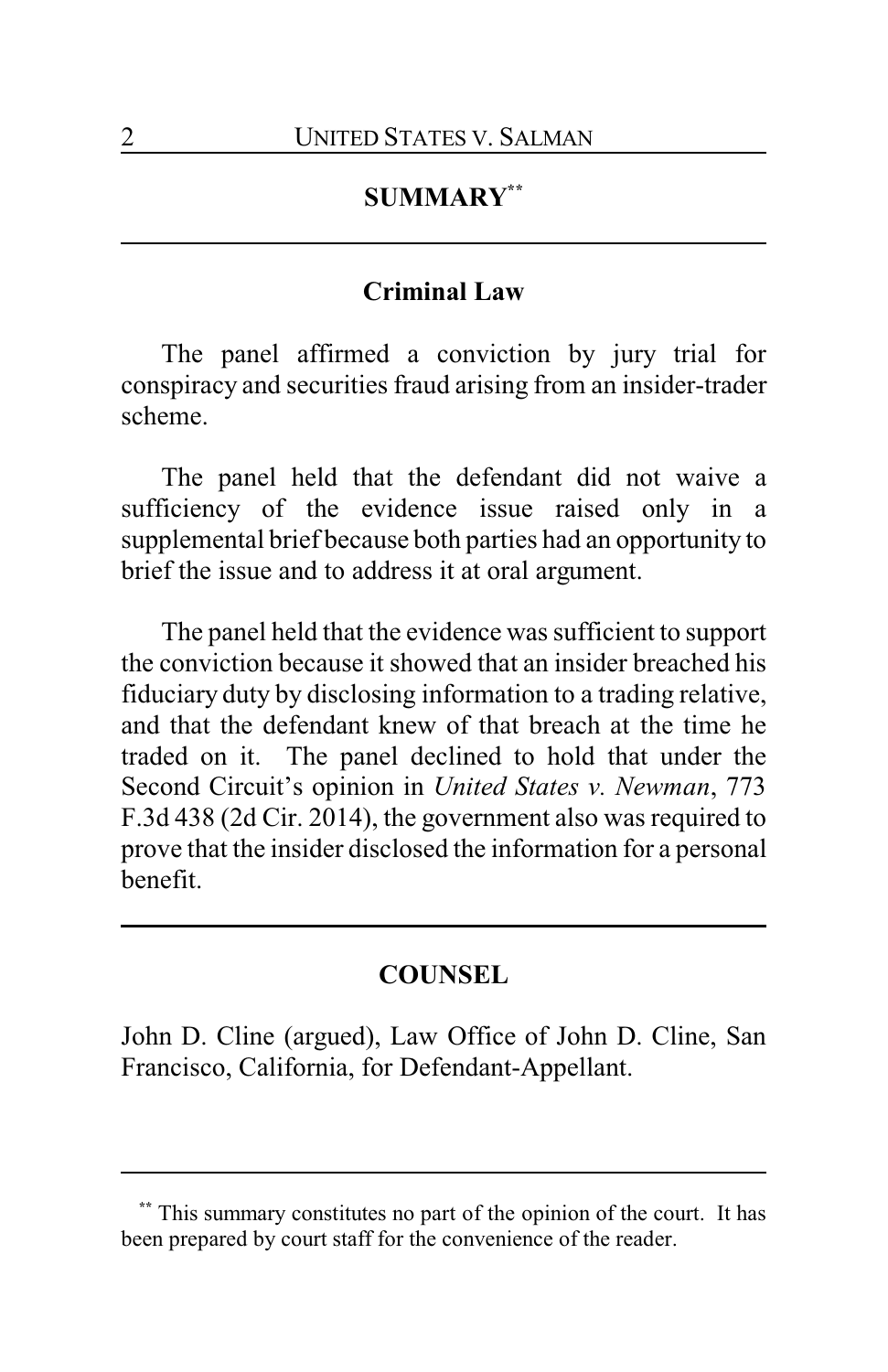Merry Jean Chan, Assistant United States Attorney (argued), Melinda Haag, United States Attorney, Barbara J. Valliere, Chief, Appellate Division, United States Attorney's Office, San Francisco, California, for Plaintiff-Appellee.

#### **OPINION**

RAKOFF, Senior District Judge:

Defendant-Appellant Bassam Yacoub Salman appeals his conviction, following jury trial, for conspiracy and insider trading. He argues that the evidence was insufficient to sustain his conviction under the standard announced by the United States Court of Appeals for the Second Circuit in *United States v. Newman*, 773 F.3d 438 (2d Cir. 2014), which he urges us to adopt. We find that the evidence was sufficient, and we affirm.**<sup>1</sup>**

### **BACKGROUND**

This case arises from an insider-trading scheme involving members of Salman's extended family. On September 1, 2011, Salman was indicted for one count of conspiracy to commit securities fraud in violation of 18 U.S.C. § 371 and four counts of securities fraud in violation of 15 U.S.C. §§ 78j(b) and 78ff, 17 C.F.R. §§ 240.10b-5, 240.10b5-1 and 240.10b5-2, and 18 U.S.C. § 2. At trial, the Government presented evidence of the following:

**<sup>1</sup>** Salman raised several additional claims relating to the same conviction. Those claims are addressed in a separate memorandum disposition filed concurrently with this opinion.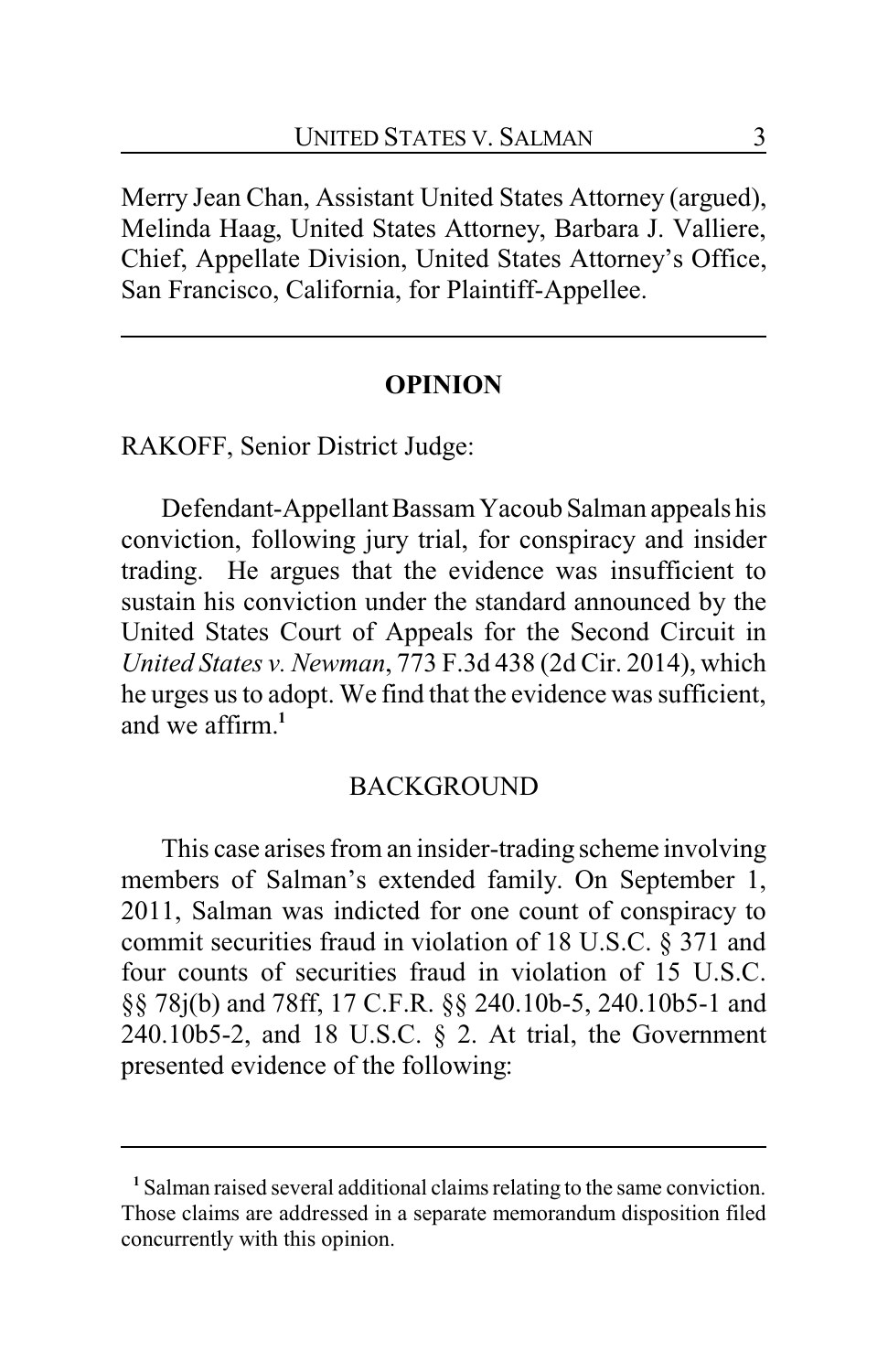In 2002, Salman's future brother-in-law Maher Kara joined Citigroup's healthcare investment banking group. Over the next few years, Maher began to discuss aspects of his job with his older brother, Mounir ("Michael") Kara. At first, Maher sought help from Michael, who held an undergraduate degree in chemistry, in understanding scientific concepts relevant to his work in the healthcare and biotechnology sectors. In 2004, when their father was dying of cancer, the focus of the brothers' discussions shifted to companies that were active in the areas of oncology and pain management. Maher began to suspect that Michael was trading on the information they discussed, although Michael initially denied it. As time wore on, Michael became more brazen and more persistent in his requests for inside information, and Maher knowingly obliged. From late 2004 through early 2007, Maher regularly disclosed to Michael information about upcoming mergers and acquisitions of and by Citigroup clients.

Meanwhile, in 2003, Maher Kara became engaged to Salman's sister, Saswan ("Suzie") Salman. Over the course of the engagement, the Kara family and the Salman family grew close. In particular, Salman and Michael Kara became fast friends. In the fall of 2004, Michael began to share with Salman the inside information that he had learned from Maher, encouraging Salman to "mirror-imag[e]" his trading activity. Rather than trade through his own brokerage account, however, Salman arranged to deposit money, via a series of transfers through other accounts, into a brokerage account held jointly in the name of his wife's sister and her husband, Karim Bayyouk. Salman then shared the inside information with Bayyouk and the two split the profits from Bayyouk's trading. The brokerage records introduced at trial revealed that, on numerous occasions from 2004 to 2007,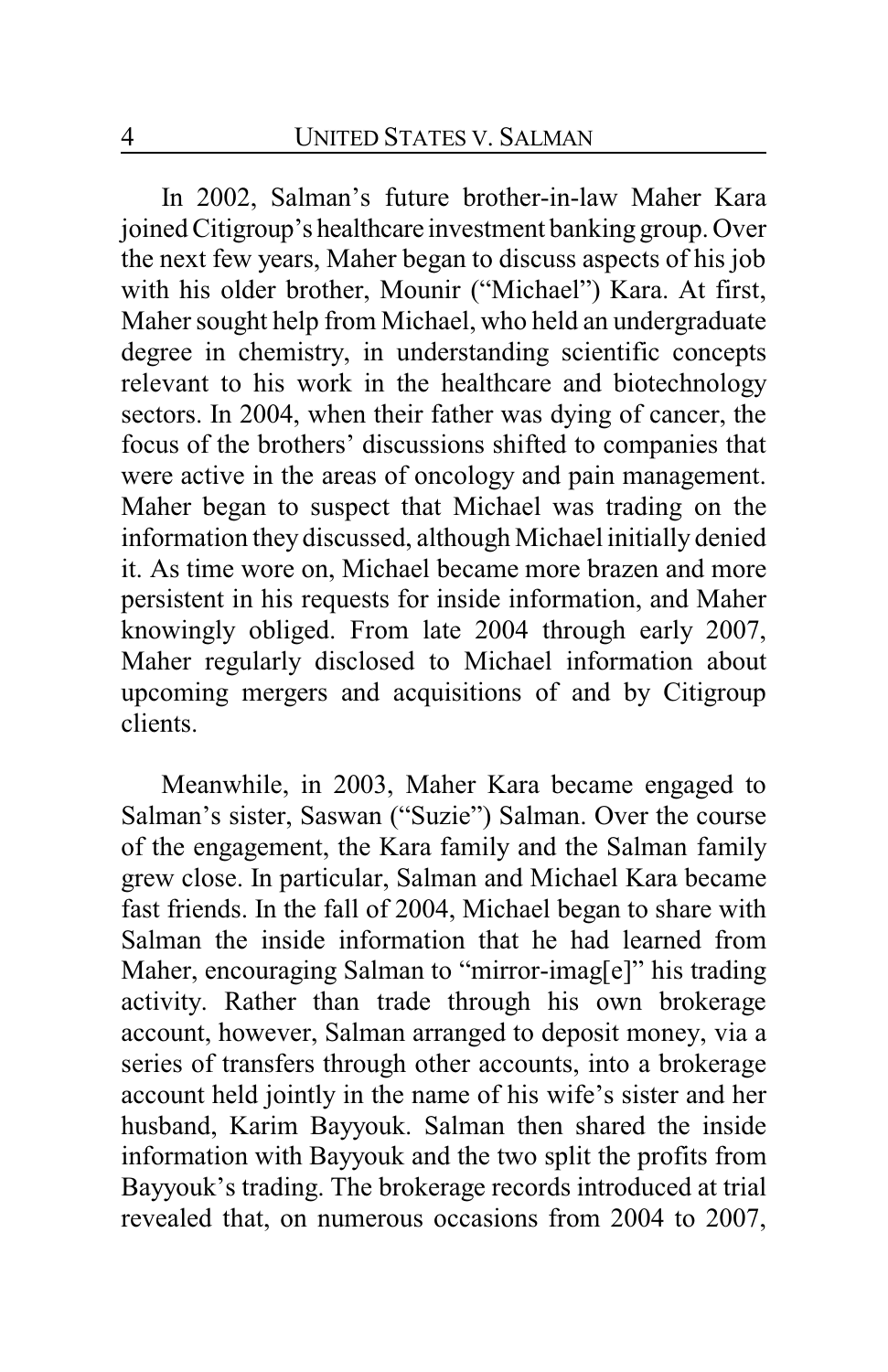Bayyouk and Michael Kara executed nearly identical trades in securities issued by Citigroup clients shortly before the announcement of major transactions. As a result of these trades, Salman and Bayyouk's account grew from \$396,000 to approximately \$2.1 million.

Of particular relevance here, the Government presented evidence that Salman knew full well that Maher Kara was the source of the information. Michael Kara (who pled guilty and testified for the Government) testified that, early in the scheme, Salman asked where the information was coming from, and Michael told him, directly, that it came from Maher. Michael further testified about an incident that occurred around the time of Maher and Suzie's wedding in 2005. According to Michael Kara, on that visit, Michael noticed that there were many papers relating to their stock trading strewn about Salman's office. Michael became angry and admonished Salman that he had to be careful with the information because it was coming from Maher. Michael testified that Salman agreed that they had to "protect" Maher and promised to shred all of the papers.

The Government further presented evidence that Maher and Michael Kara enjoyed a close and mutually beneficial relationship. Specifically, the jury heard testimony that Michael helped pay for Maher's college, that he stood in for their deceased father at Maher's wedding, and, as discussed above, that Michael coached Maher in basic science to help him succeed at his job. Maher, for his part, testified that he "love[d] [his] brother very much" and that he gave Michael the inside information in order to "benefit him" and to "fulfill[] whatever needs he had." For example, Maher testified that on one occasion, he received a call from Michael asking for a "favor," requesting "information," and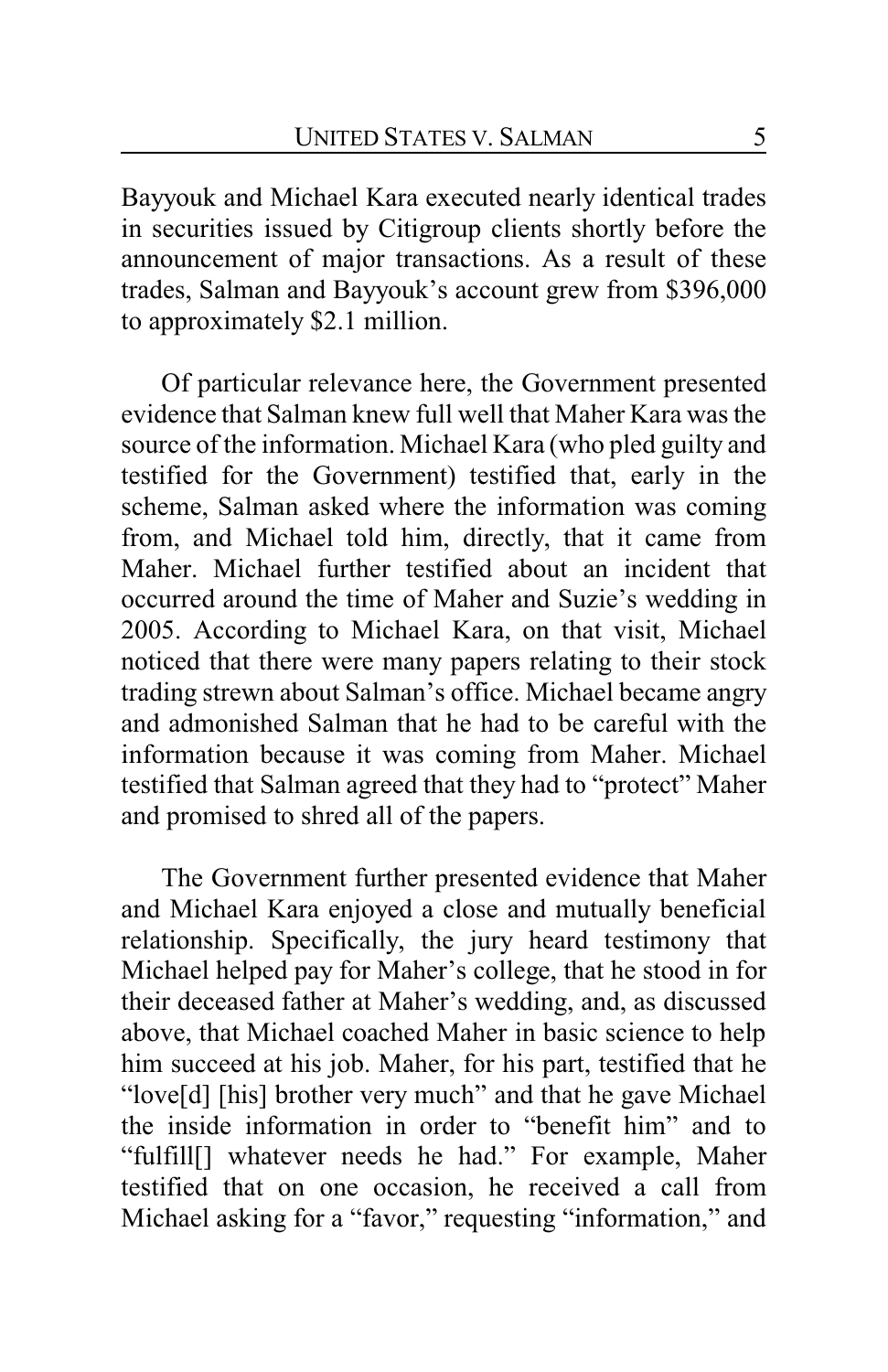explaining that he "owe[d] somebody." After Michael turned down Maher's offer of money, Maher gave him a tip about an upcoming acquisition instead.

Finally, the Government presented evidence that Salman was aware of the Kara brothers' close fraternal relationship. The Salmans and the Karas were tightly knit families, and Salman would have had ample opportunity to observe Michael and Maher's interactions at their regular family gatherings. For example, Michael gave a toast at Maher's wedding, which Salman attended, in which Michael described how he spoke to his younger brother nearly every day and described Maher as his "mentor," his "private counsel," and "one of the most generous human beings he knows." Maher, overcome with emotion, began to weep.

The jury found Salman guilty on all five counts. Salman then moved for a new trial pursuant to Rule 33 of the Federal Rules of Criminal Procedure, on the ground, *inter alia*, that there was no evidence that he knew that the tipper disclosed confidential information in exchange for a personal benefit. The district court denied his motion in full.

Salman timely appealed, but did not raise a challenge to the sufficiency of the evidence in his opening brief. After he filed his reply brief, the United States Court of Appeals for the Second Circuit, in *United States v. Newman*, 773 F.3d 438 (2d Cir. 2014), vacated the insider-trading convictions of two individuals on the ground that the Government failed to present sufficient evidence that they knew the information they received had been disclosed in breach of a fiduciary duty. *Id.* at 455. After the Second Circuit denied the Government's petition for panel rehearing and rehearing *en banc*, *United States v. Newman*, Nos. 13-1837, 13-1917, 2015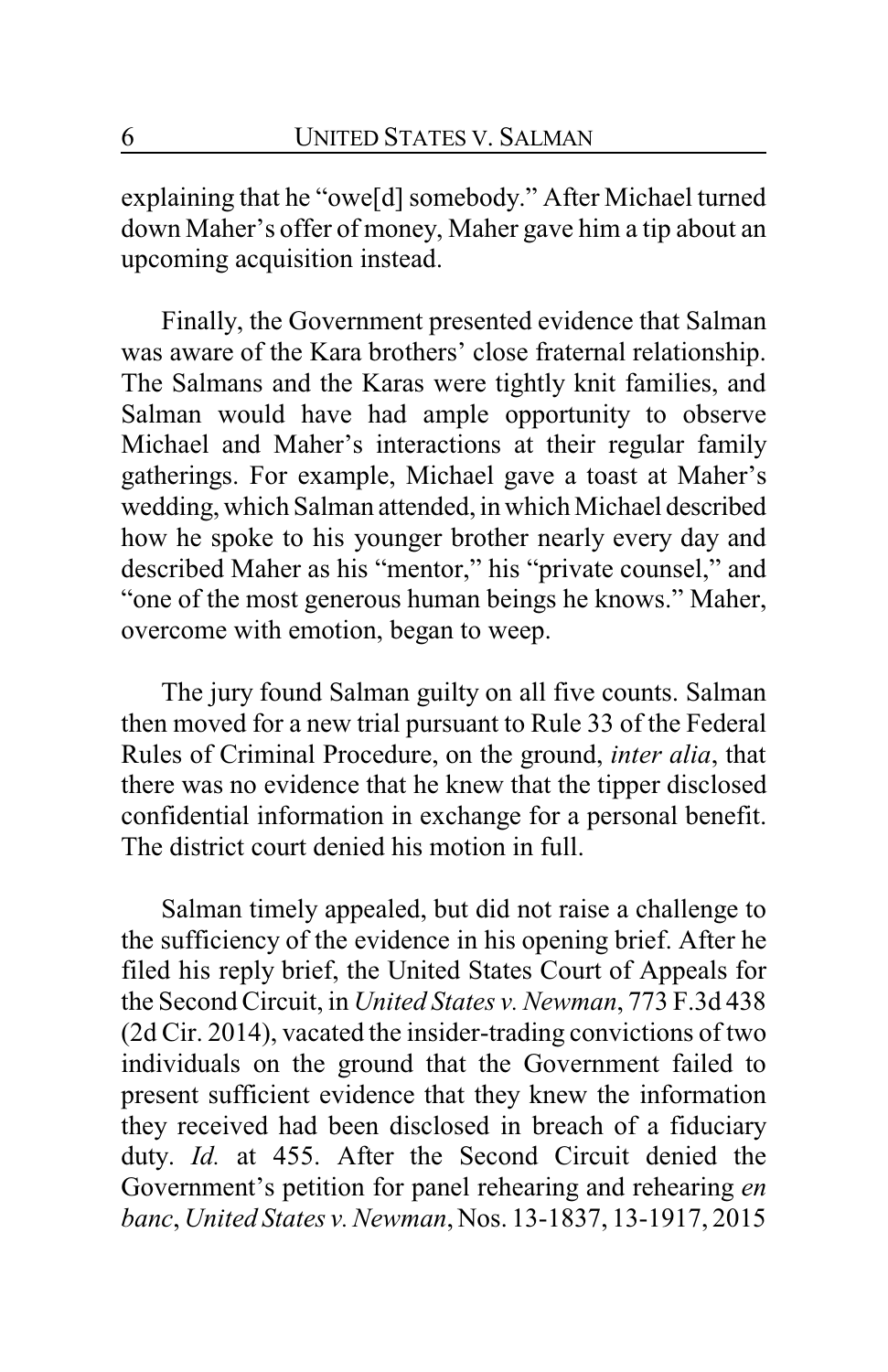WL 1954058 (2d Cir. Apr. 3, 2015), Salman promptly moved for leave to file a supplemental brief arguing that the Government's evidence in the instant case was insufficient under the standard announced in *Newman*, which he urged this Court to adopt. We granted Salman's motion and gave the Government an opportunity to respond.

#### DISCUSSION

#### A.

The threshold question is whether Salman waived the present argument by failing to raise it in his opening brief on this appeal, even though he had raised it below and, after *Newman* was decided, promptly raised it in a supplemental brief that the Government responded to before oral argument. Ordinarily, we will not consider "'matters on appeal that are not specifically and distinctly argued in appellant's opening brief.'" *United States v. Ullah*, 976 F.2d 509, 514 (9th Cir. 1992) (quoting *Miller v. Fairchild Indus., Inc.*, 797 F.2d 727, 738 (9th Cir. 1986)). However, we make an exception to this general rule (1) for "good cause shown" or "if a failure to do so would result in manifest injustice," (2) "when it is raised in the appellee's brief," or (3) "if the failure to raise the issue properly did not prejudice the defense of the opposing party." *Id.* (internal citation and quotation marks omitted).

The third exception applies here. As both parties have had a full opportunity to brief this issue and to address it at oral argument, the Government cannot complain of prejudice. *See Hall v. City of Los Angeles*, 697 F.3d 1059, 1072 (9th Cir. 2012) (finding no prejudice where parties had opportunity to brief the issue); *Ibarra-Flores v. Gonzales*, 439 F.3d 614, 619 n.4 (9th Cir. 2006) (considering issue not raised in opening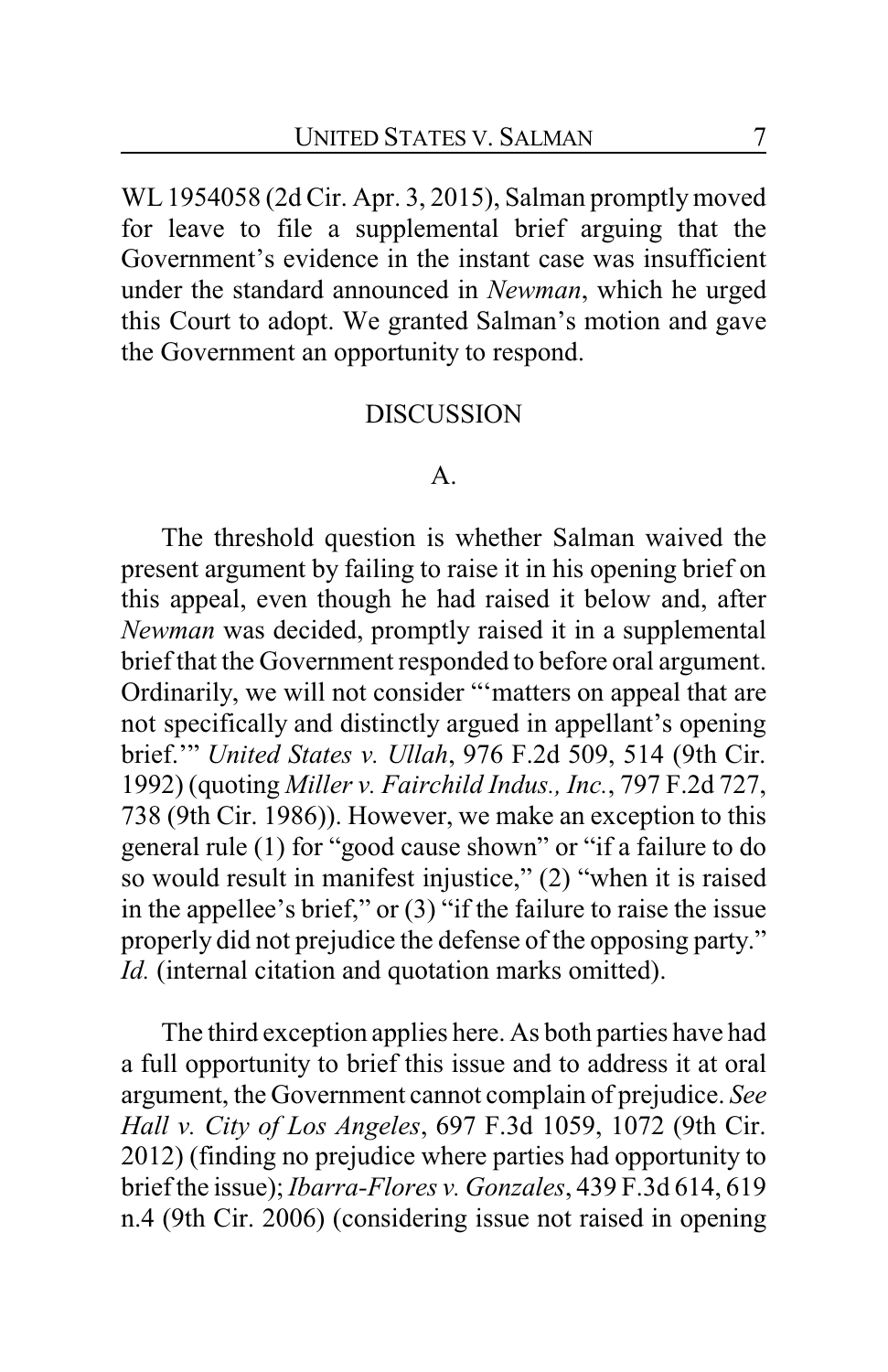brief where opponent had an opportunity to address the issue at oral argument). Accordingly, we address Salman's claim on the merits.

#### B.

In reviewing a challenge to the sufficiency of the evidence, we must determine whether, when viewed in the light most favorable to the Government, the evidence was "'adequate to allow any rational trier of fact to find the essential elements of the crime beyond a reasonable doubt.'" *United States v. Richter*, 782 F.3d 498, 501 (9th Cir. 2015) (quoting *United States v. Nevils*, 598 F.3d 1158, 1164 (9th Cir. 2010) (en banc)). Salman urges us to adopt *Newman* as the law of this Circuit, and contends that, under *Newman*, the evidence was insufficient to find either that Maher Kara disclosed the information to Michael Kara in exchange for a personal benefit, or, if he did, that Salman knew of such benefit.**<sup>2</sup>**

The "personal benefit" requirement for tippee liability derives from the Supreme Court's opinion in *Dirks v. S.E.C.*, 463 U.S. 646 (1983). *Dirks* presented an unusual fact pattern. Ronald Secrist, a whistleblower at a company called Equity Funding, had contacted Raymond Dirks, a well-known securities analyst, after Secrist's prior disclosures to the Securities and Exchange Commission ("SEC") had gone for

**<sup>2</sup>** Another holding of *Newman* — that even a remote tippee must have some knowledge of the personal benefit (however defined) that the inside tipper received for disclosing inside information, *see Newman*, 773 F.3d at 450 — is not at issue here, because the jury was instructed that it had to find that Salman "knew that Maher Kara personally benefitted in some way, directly or indirectly, from the disclosure of the allegedly inside information to Mounir ('Michael') Kara."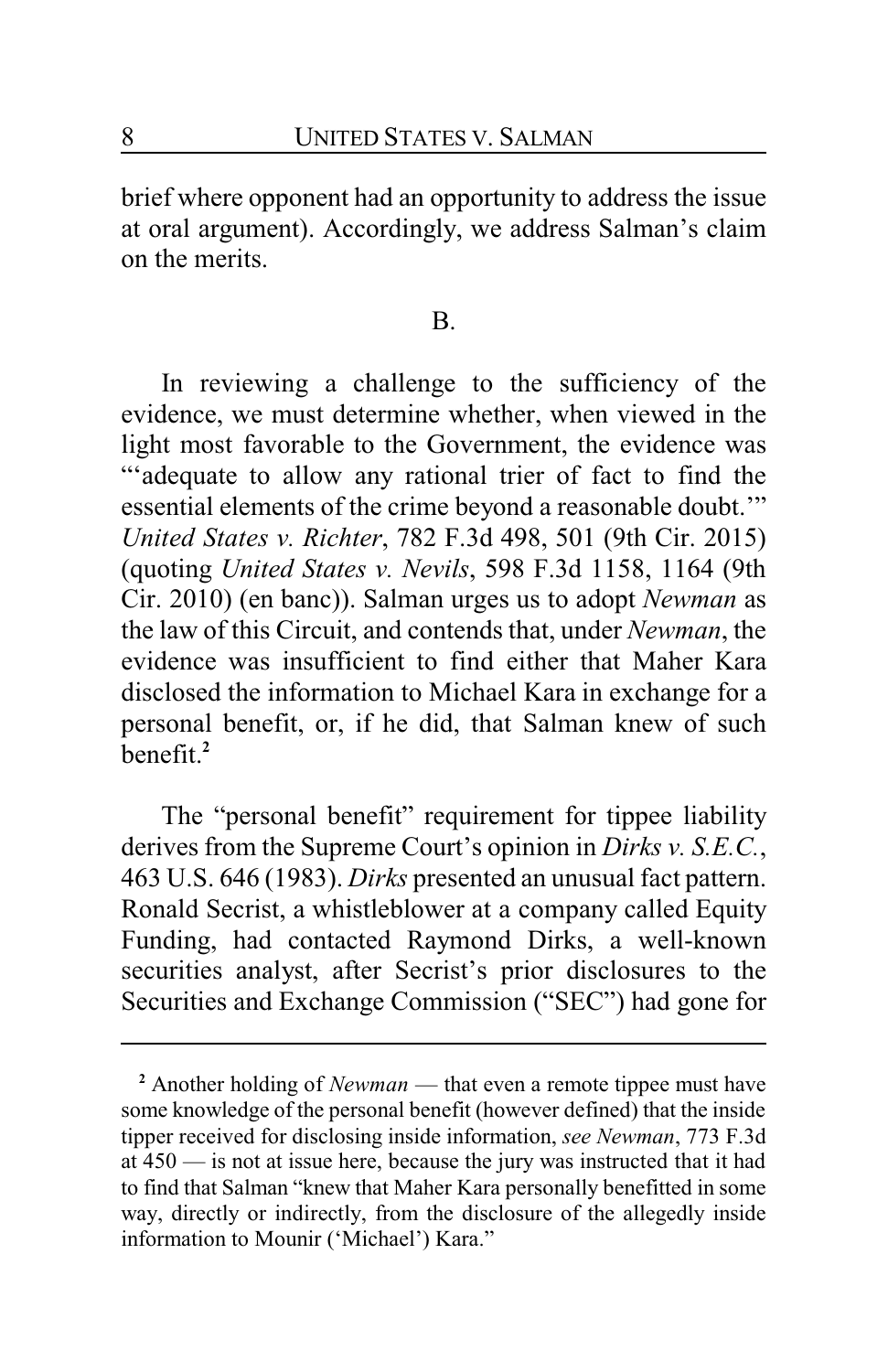naught. *Id.* at 649 & 650 n.3. Secrist, for no other purpose than exposing the Equity Funding fraud, disclosed inside information about the company to Dirks, who in turn launched his own investigation that eventually led to public exposure of a massive fraud. *Id.* at 649–50. However, in the process of his investigation, Dirks openly discussed the information provided by Secrist with various clients and investors, some of whom then sold their Equity Funding stock on the basis of that information. *Id.* at 649. Upon learning this, the SEC charged Dirks with securities fraud, and this position was upheld by an SEC Administrative Law Judge and affirmed by the District of Columbia Circuit, after which certiorari was granted. *Id.* at 650–52.**<sup>3</sup>**

When the case came to the Supreme Court, Justice Powell, writing for the Court, began by noting that, whistleblowing quite aside, corporate insiders, in the many conversations they typically have with stock analysts, often accidentally or mistakenly disclose material information that is not immediately available to the public. *Id.* at 658–59. Thus, "[i]mposing a duty to disclose or abstain solely because a person knowingly receives material nonpublic information from an insider and trades on it could have an inhibiting influence on the role of market analysts, which the SEC itself recognizes is necessary to the preservation of a healthy market." *Id.* at 658. At the same time, the Court continued, "[t]he need for a ban on some tippee trading is clear. Not only are insiders forbidden by their fiduciary relationship from personally using undisclosed corporate information to their

**<sup>3</sup>** The Department of Justice, which successfully prosecuted the perpetrators of the fraud and viewed Dirks as a hero, took the unusual step of filing an amicus brief in the Supreme Court urging rejection of the SEC's theory. *Id.* at 648.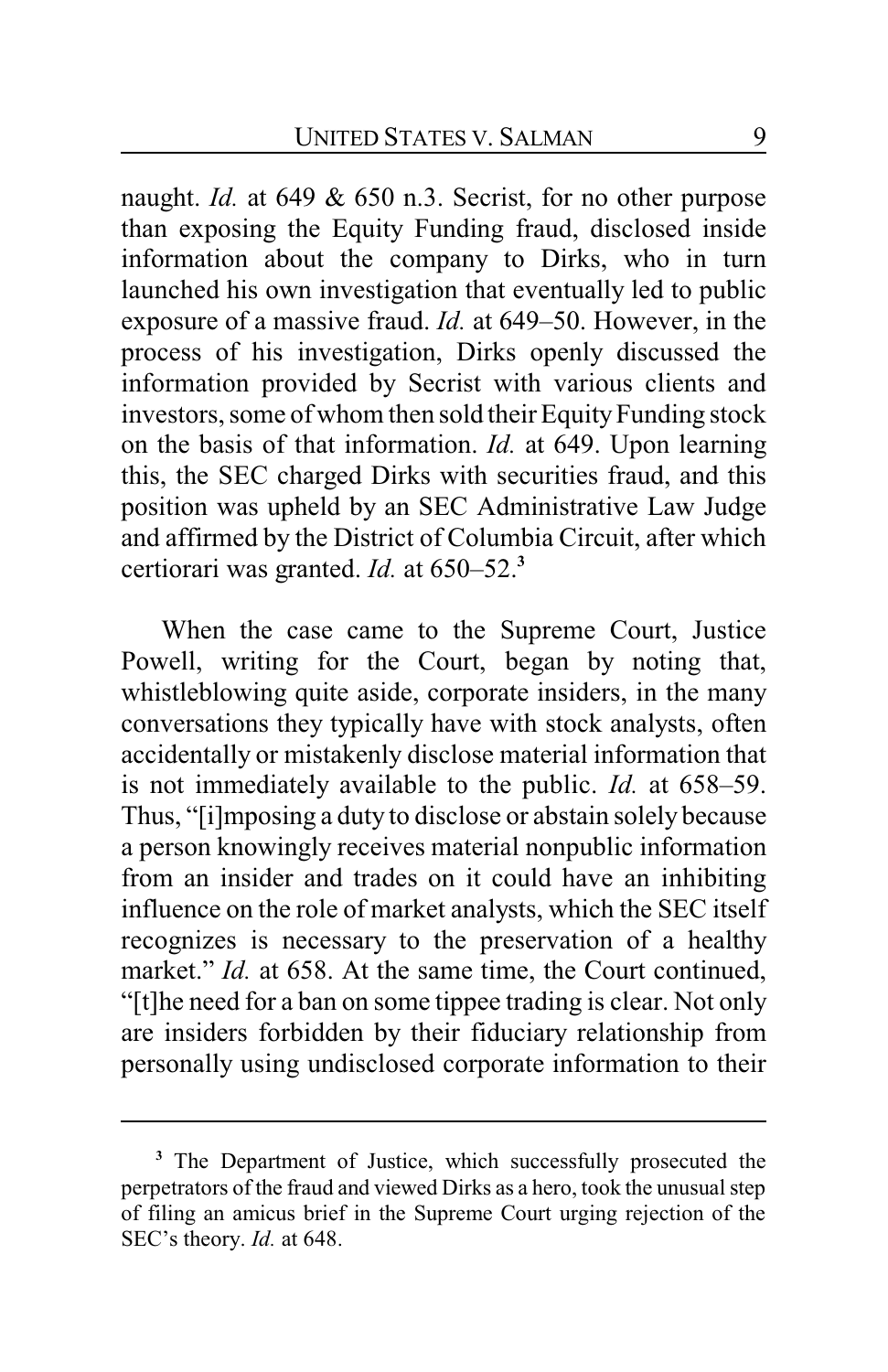advantage, but they may not give such information to an outsider for the same improper purpose of exploiting the information for their personal gain." *Id.* at 659.

"Thus, the test is whether the insider personally will benefit, directly or indirectly, from his disclosure," *id.* at 662, for in that case the insider is breaching his fiduciary duty to the company's shareholders not to exploit company information for his personal benefit.**<sup>4</sup>** And a tippee is equally liable if "the tippee knows or should know that there has been [such] a breach," *id.* at 660, *i.e.*, knows of the personal benefit.

Of particular importance here, the Court then went on to define what constitutes the "personal benefit" that constitutes the breach of fiduciary duty. It would include, for example, "a pecuniary gain or a reputational benefit that will translate into future earnings." *Id.* at 663. However, "*[t]he elements of fiduciary duty and exploitation of nonpublic information also exist when an insider makes a gift of confidential information to a trading relative or friend*." *Id.* at 664 (emphasis supplied).

The last-quoted holding of *Dirks* governs this case. Maher's disclosure of confidential information to Michael, knowing that he intended to trade on it, was precisely the "gift of confidential information to a trading relative" that *Dirks* envisioned. *Id.* Indeed, Maher himself testified that, by providing Michael with inside information, he intended to

**<sup>4</sup>** The same is true in a so-called "misappropriation" case, like the instant case, where the fiduciary duty is owed, not to the shareholders, but to the tipper's employer, client, or the like. *See United States v. O'Hagan*, 521 U.S. 642, 652–53 (1997).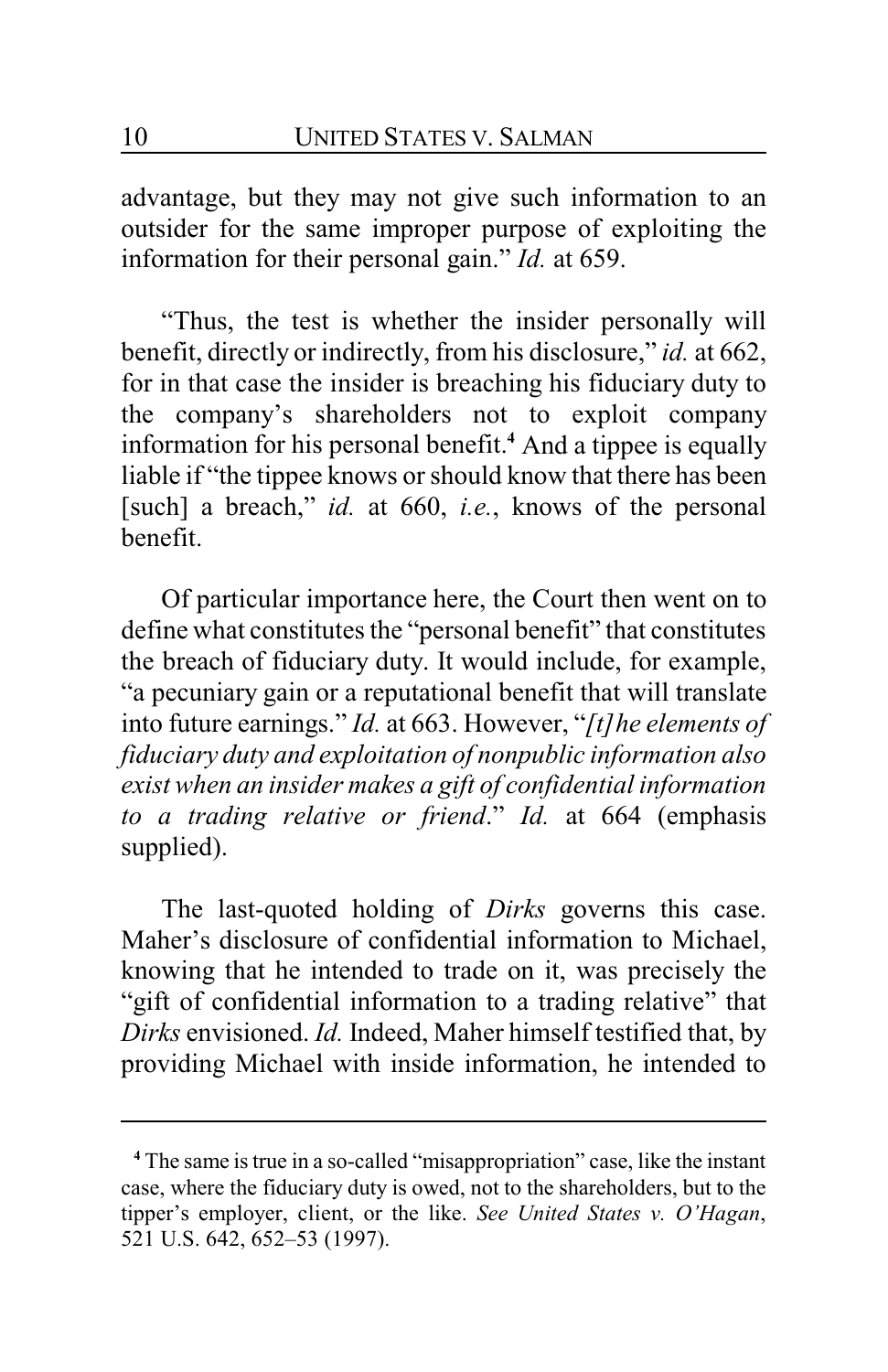"benefit" his brother and to "fulfill[] whatever needs he had." As to Salman's knowledge, Michael Kara, whose testimony we must credit on a challenge to the sufficiency of the evidence, testified that he directly told Salman that it was Michael's brother Maher who was, repeatedly, leaking the inside information that Michael then conveyed to Salman, and that Salman later agreed that they had to "protect" Maher from exposure. Given the Kara brothers' close relationship, Salman could readily have inferred Maher's intent to benefit Michael. Thus, there can be no question that, under *Dirks*, the evidence was sufficient for the jury to find that Maher disclosed the information in breach of his fiduciaryduties and that Salman knew as much.

Salman, however, argues that the Second Circuit in *Newman* interpreted *Dirks* to require more than this. Of course, *Newman* is not binding on us, and our own reading of *Dirks* is guided by the clearly applicable language italicized above. But we would not lightly ignore the most recent ruling of our sister circuit in an area of law that it has frequently encountered.

The defendants in *Newman*, Todd Newman and Anthony Chiasson, both portfolio managers, were charged with trading on material non-public information regarding two companies, Dell and NVIDIA, obtained by a group of analysts at various hedge funds and investment firms. *Newman*, 773 F.3d at 442–43. The information came to them via two distinct tipping chains. The Dell tipping chain originated with Rob Ray, a member of Dell's investor relations department. *Id.* at 443. Ray tipped information regarding Dell's earnings numbers to Sandy Goyal, an analyst. *Id.* Goyal, in turn, relayed the information to Jesse Tortora, another analyst, who relayed it to his manager, Newman, as well as to other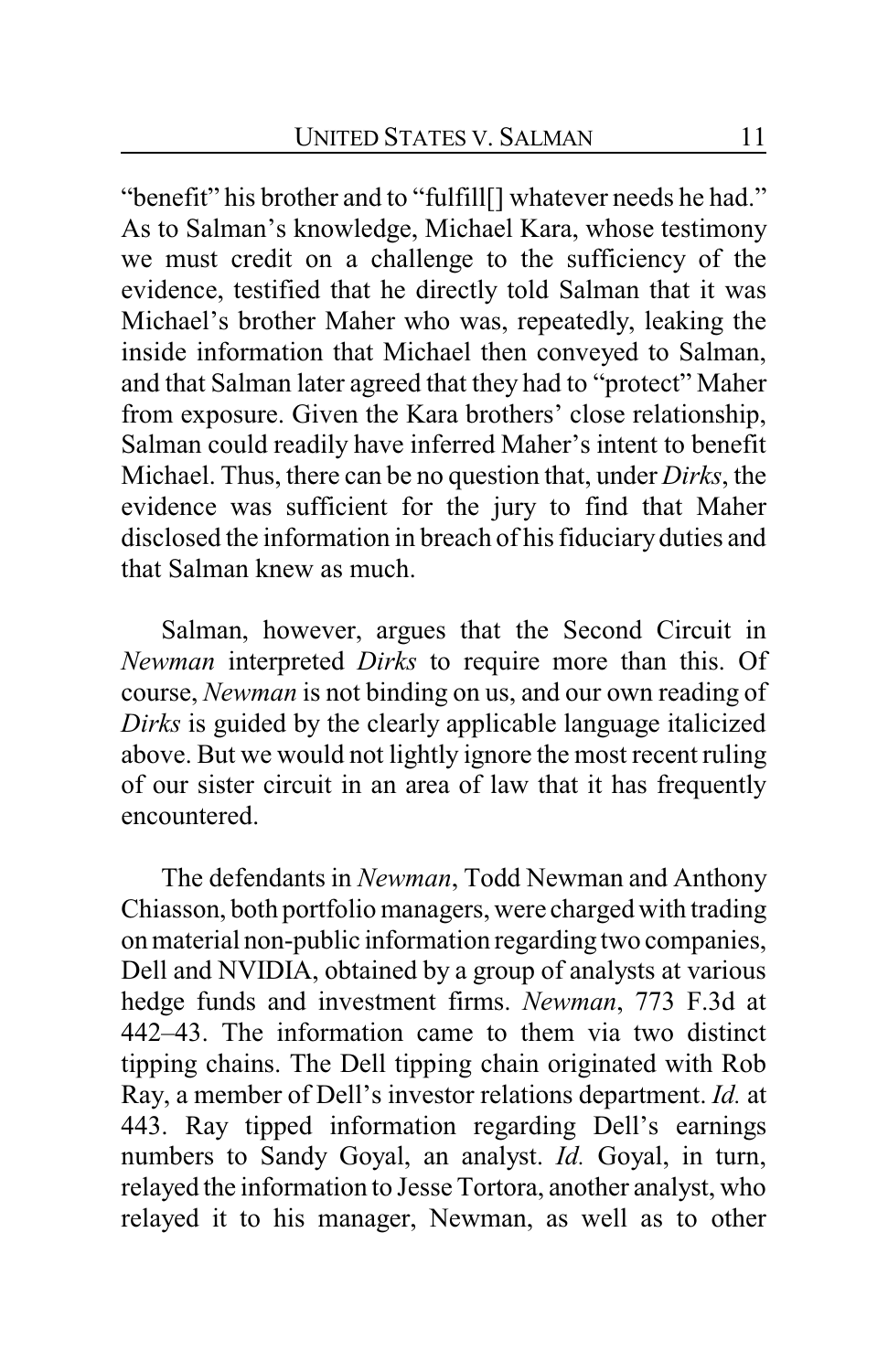analysts including Spyridon Adondakis, who passed it to Chiasson. *Id.* The NVIDIA tipping chain began with Chris Choi, of NVIDIA's finance unit, who tipped inside information to his acquaintance Hyung Lim, who passed it to Danny Kuo, an analyst, who circulated it to his analyst friends, including Tortora and Adondakis, who in turn gave it to Newman and Chiasson. *Id.* Having received this information, Newman and Chiasson executed trades in both Dell and NVIDIA stock, generating lavish profits for their respective funds. *Id.*

The Government presented the following evidence regarding the relationships between the Dell and NVIDIA insiders and their respective tippees. The Dell tipper and tippee, Ray and Goyal, attended business school together and had been colleagues at Dell, but were not "close." *Id*. at 452. Goyal provided career advice and assistance to Ray, for example, discussing the qualifying examination required to become an analyst and editing his résumé. *Id.* This advice began before Ray started to give Goyal information, and Goyal testified that he would have given it as a routine professional courtesywithout receiving anything in return. *Id.* As to the NVIDIA tips, the insider, Choi, and his tippee, Lim, were "family friends" who met through church and occasionally socialized with one another. *Id.* Lim testified that he did not provide anything of value to Choi in return for the tips, and that Choi did not know that he was trading in NVIDIA stock. *Id.*

The Second Circuit held that this evidence was insufficient to establish that either Ray or Choi received a personal benefit in exchange for the tip. It noted that, although the "personal benefit" standard is "permissive," it "does not suggest that the Government may prove the receipt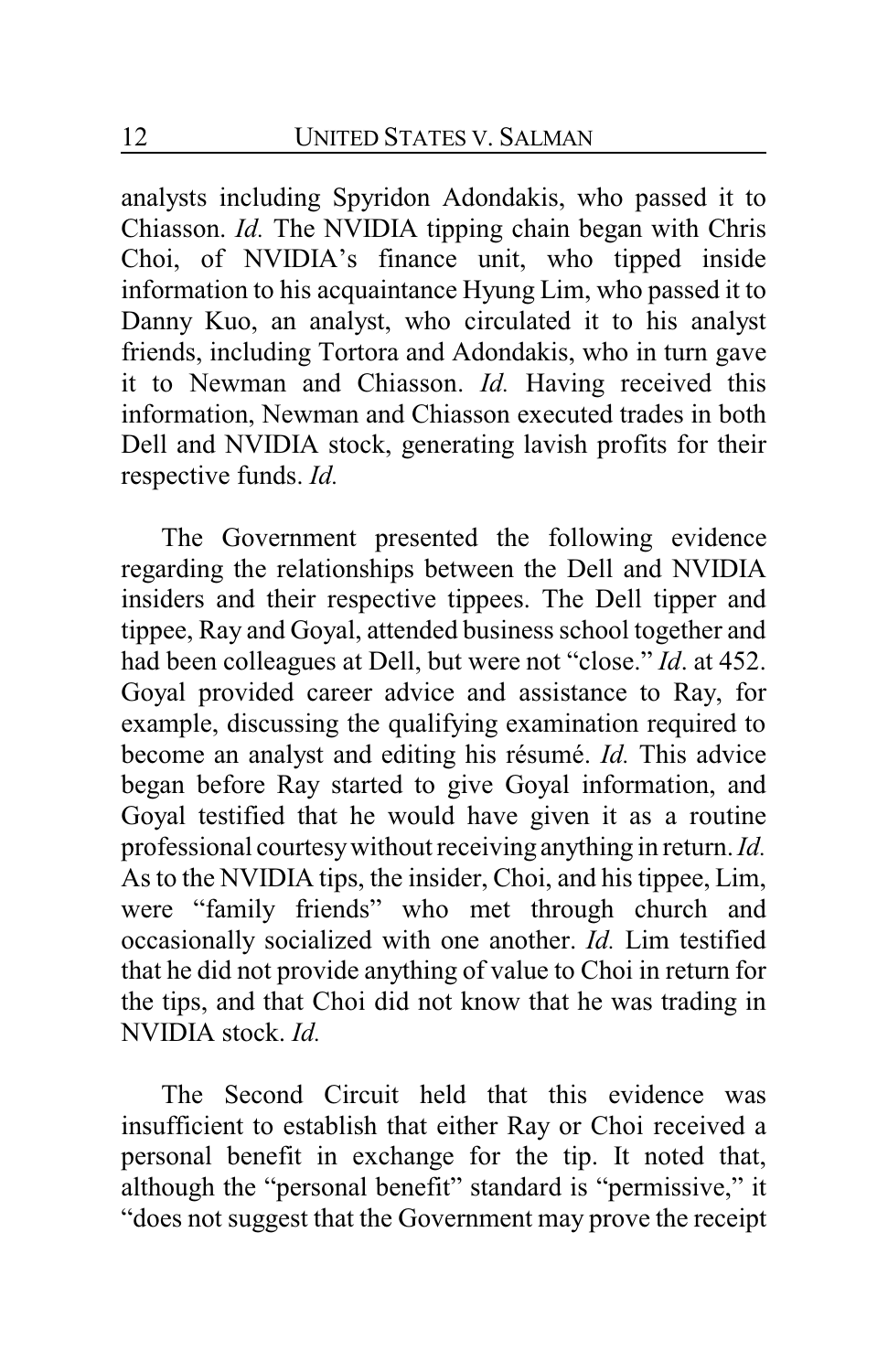of a personal benefit by the mere fact of a friendship, particularly of a casual or social nature." *Id*. Instead, to the extent that "a personal benefit may be inferred from a personal relationship between the tipper and tippee, . . . such an inference is impermissible in the absence of proof of a *meaningfully close personal relationship* that generates an exchange that is objective, consequential, and *represents at least a potential gain of a pecuniary or similarly valuable nature.*" *Id.* (emphasis supplied).

Applying these standards, the court concluded that the "circumstantial evidence . . . was simply too thin to warrant the inference that the corporate insiders received any personal benefit in exchange for their tips," *id.* at 451–52, and furthermore, that "the Government presented absolutely no testimony or any other evidence that Newman and Chiasson knew they were trading on information obtained from insiders, or that those insiders received any benefit in exchange for such disclosures." *Id.* at 453.

Salman reads *Newman* to hold that evidence of a friendship or familial relationship between tipper and tippee, standing alone, is insufficient to demonstrate that the tipper received a benefit. In particular, he focuses on the language indicating that the exchange of information must include "at least a potential gain of a pecuniary or similarly valuable nature," *id.* at 452, which he reads as referring to the benefit received by the tipper. Salman argues that because there is no evidence that Maher received any such tangible benefit in exchange for the inside information, or that Salman knew of any such benefit, the Government failed to carry its burden.

To the extent *Newman* can be read to go so far, we decline to follow it. Doing so would require us to depart from the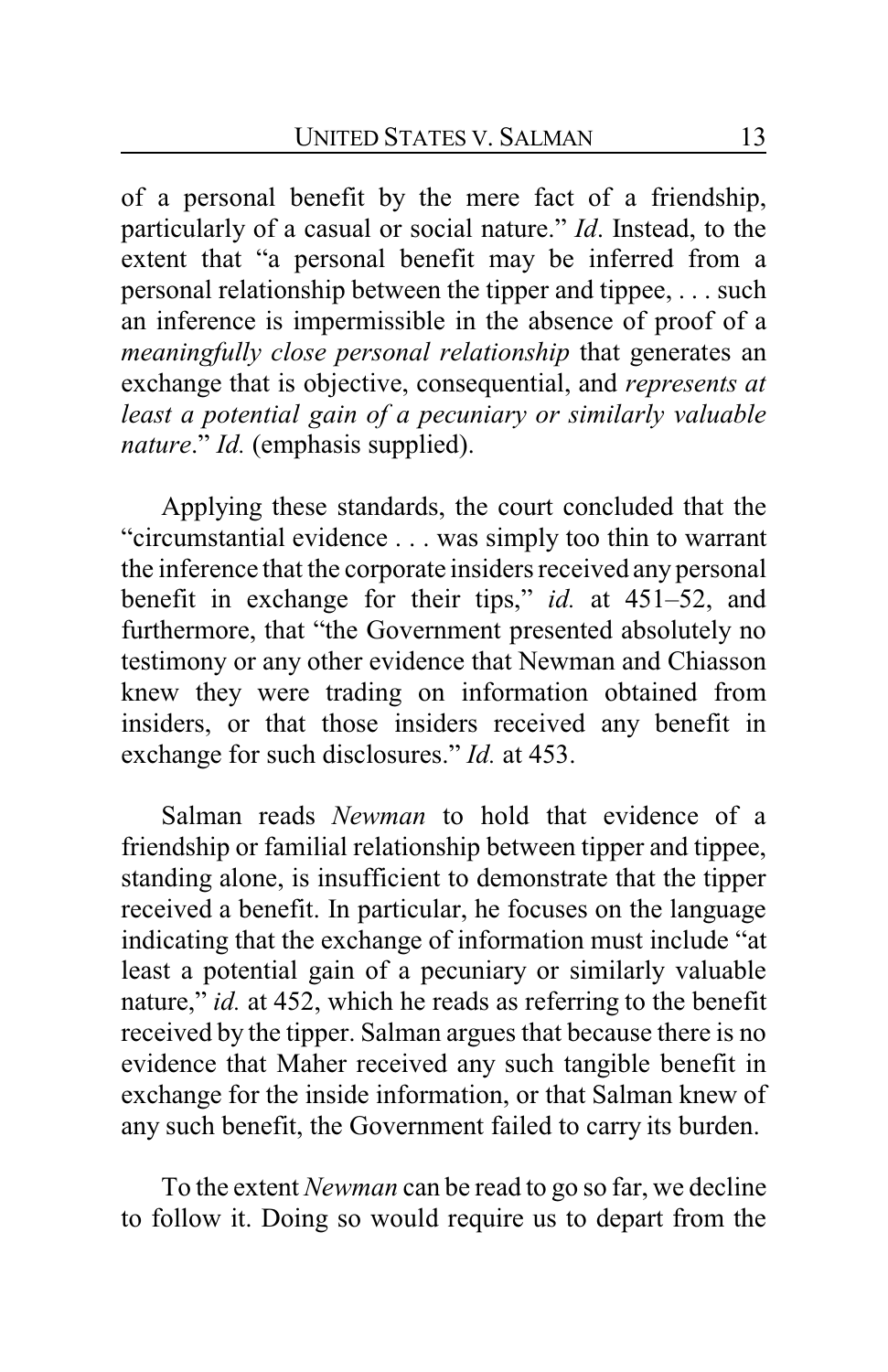clear holding of *Dirks* that the element of breach of fiduciary duty is met where an "insider makes a gift of confidential information to a trading relative or friend." *Dirks*, 463 U.S. at 664. Indeed, *Newman* itself recognized that the "'personal benefit is broadly defined to include not only pecuniary gain, but also, *inter alia*, . . . the benefit one would obtain from simply making a gift of confidential information to a trading relative or friend.'" *Newman*, 773 F.3d at 452 (alteration omitted) (quoting *United States v. Jiau*, 734 F.3d 147, 153 (2d Cir. 2013)).

In our case, the Government presented direct evidence that the disclosure was intended as a gift of market-sensitive information. Specifically, Maher Kara testified that he disclosed the material nonpublic information for the purpose of benefitting and providing for his brother Michael. Thus, the evidence that Maher Kara breached his fiduciary duties could not have been more clear, and the fact that the disclosed information was market-sensitive — and therefore within the reach of the securities laws, *see O'Hagan*, 521 U.S. at 656 was obvious on its face. If Salman's theory were accepted and this evidence found to be insufficient, then a corporate insider or other person in possession of confidential and proprietary information would be free to disclose that information to her relatives, and they would be free to trade on it, provided only that she asked for no tangible compensation in return. Proof that the insider disclosed material nonpublic information with the intent to benefit a trading relative or friend is sufficient to establish the breach of fiduciary duty element of insider trading.

In Salman's case, the jury had more than enough facts, as described above, to infer that when Maher Kara gave inside information to Michael Kara, he knew that there was a